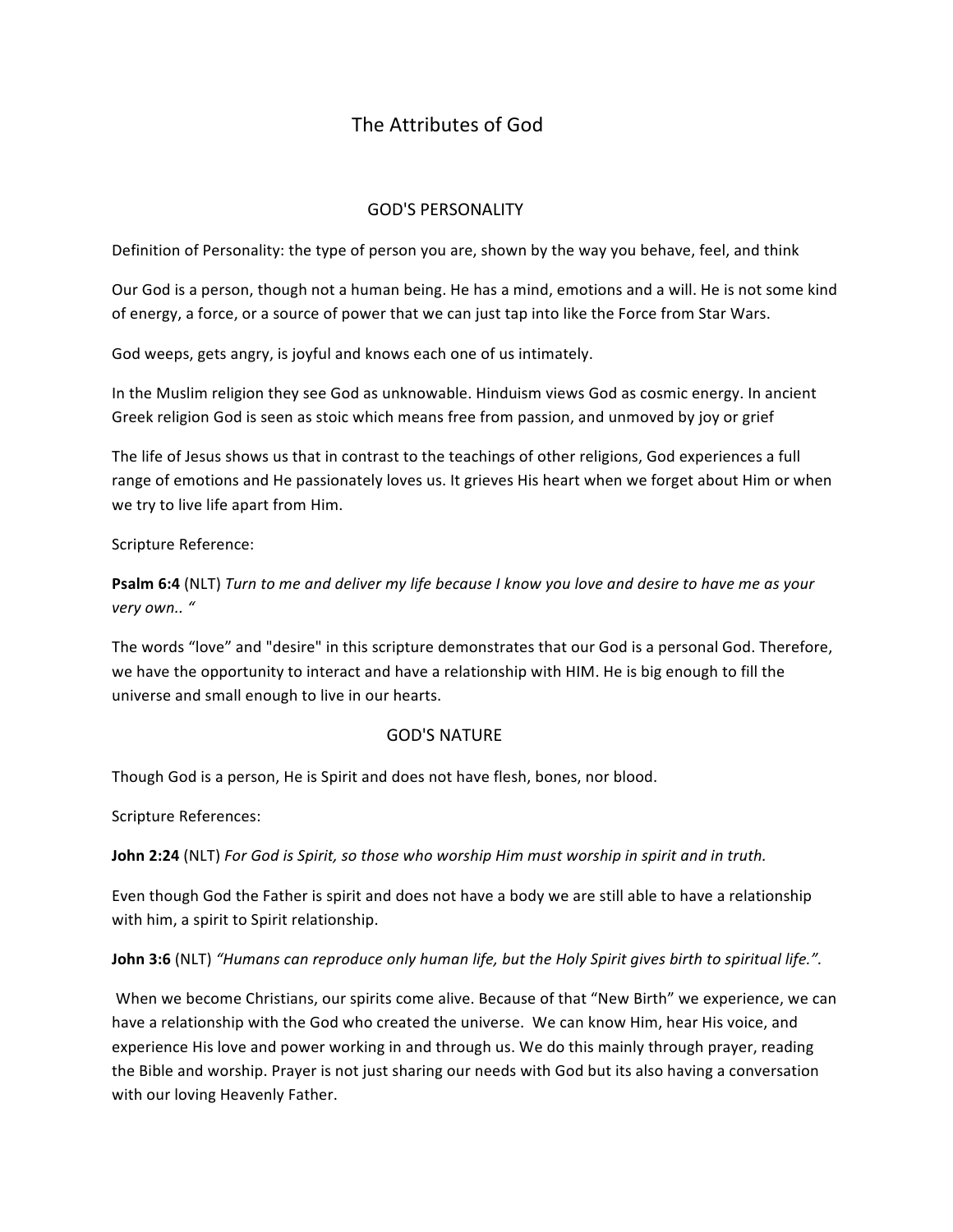We may not be able to see God because he is Spirit, however through Jesus, He has provided a way. In **John 14:8** the disciple Phillip asked Jesus to show them the Father in order for them to be satisfied. Jesus replied in verse 9-11 that if you have seen Him then you have seen the Father, because He is in the Father and the Father is in Him. We have the privilege to see the Father who is Spirit through Jesus the Son because Jesus is the very embodiment of God. Jesus put a face on God. If we want to know what God is really like we look at the life of Jesus as portrayed in the New Testament.

#### **GOD'S NATURAL ATTRIBUTES**

An attribute is a quality, property or unique characteristic of something. God possesses certain basic qualities. These include the following:

1 - He is ETERNAL – For Him to be the true God, He must have neither beginning nor ending.

Scripture References:

**Psalm 90:2** (NLT) "Before the mountains were born, before you gave birth to the earth and the world, *from beginning to end, you are God."*

**Isaiah 57:15** (NLT) "The high and lofty one who lives in eternity. . ."

Throughout the Bible there are countless scriptures that speak of God's pre-existence. GOD HAS ALWAYS EXISTED. He is not a created being like us.

2 - He is UNCHANGEABLE - God cannot and will not change. He is not moody and unpredictable. He is faithful to His Word; the Bible and He doesn't make promises one day and then break them the next. Then same Jesus we read about in the Bible is the same Jesus who lives today. People change for the good or for the worse. God will never change.

Scripture references:

**Malachi 3:6** (NLT) "I am the Lord, and I do not change. . ."

**Hebrews 13:**8 (NLT) *Jesus Christ is the same yesterday, today, and forever.* 

3 - He is OMNIPOTENT - God is all powerful.

God is unlimited in power; He can do anything and everything

Scripture References:

**Jeremiah 32:27** (NLT) "I am the Lord, the God of all the peoples of the world. Is anything too hard for *me?"*

**Matthew 19:26** (NIV) *Jesus looked at them and said,* "With man this is impossible, but with God all *things are possible."*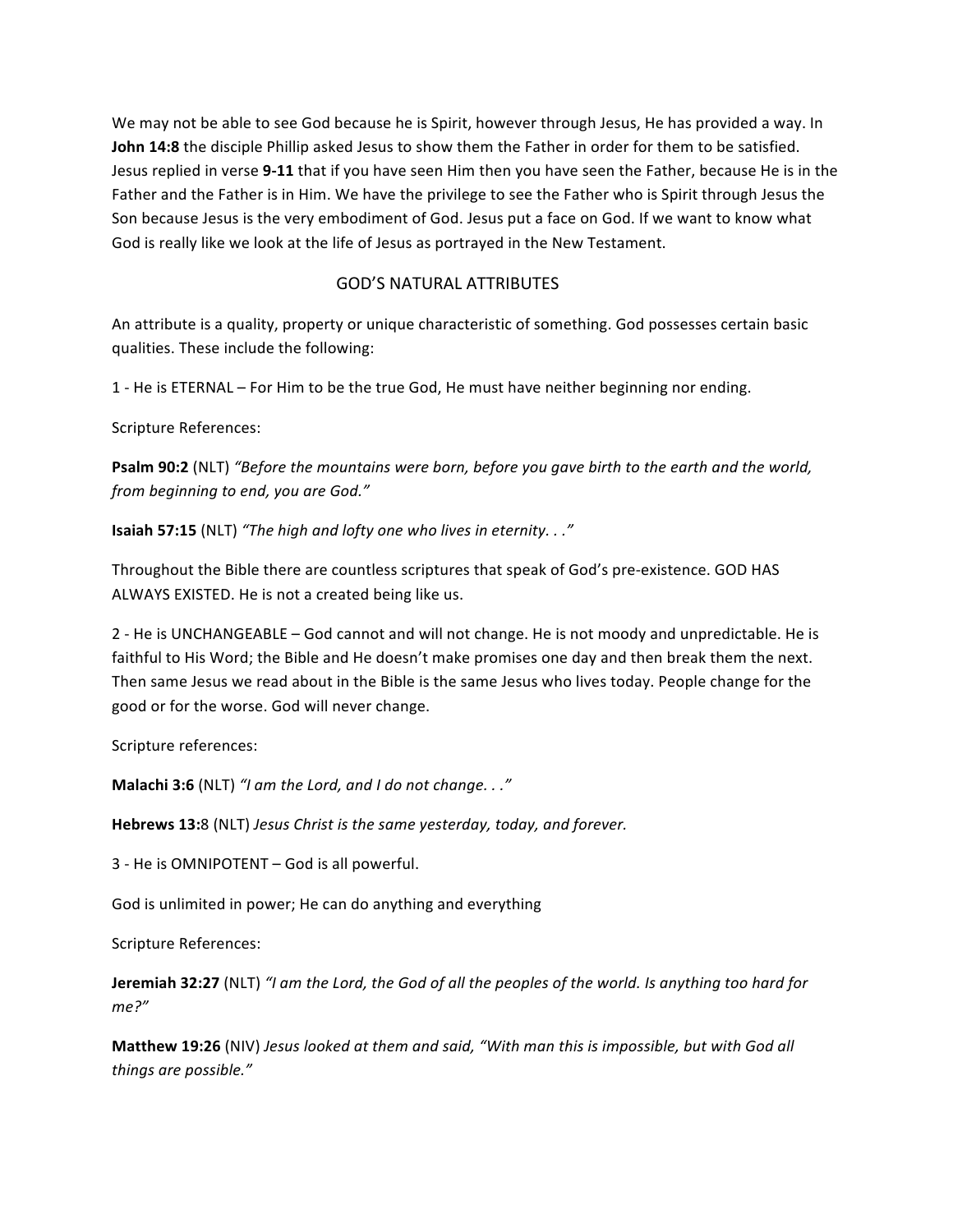One of God's names in Hebrew is El Shaddai which means: God almighty or all powerful

4 - He is OMNIPRESENT - God is everywhere at one and the same time. His presence fills the entire universe. Because He is everywhere, a child of God is never alone

**PSALM 139:7-10** (NLT) *I* can never escape from your Spirit! *I* can never get away from your presence! If *I go* up to heaven, you are there; if I go down to the grave, you are there. If I ride the wings of the *morning, if I dwell by the farthest oceans even there your hand will guide me, and your strength will* support me.

5 - He is OMNISCIENT – Nothing is hidden from God. He knows every detail.... past, present and future. He knows everything about us, yet he loves us.

Scripture References:

**1 Chronicles 28:9** (NLT) the Lord sees every heart and knows every plan and thought.

**Isaiah 40:28** (the Message Bible) He knows everything, inside and out.

## GOD'S MORAL ATTRIBUTES

Holy -To say that God is holy means there is no trace of evil in his character. He is incorruptible and perfect in all of His ways.

Scripture Reference:

**James 1:17** (the Message Bible) *There is nothing deceitful, in God, nothing two-faced, nothing fickle. -*God is perfect in every attribute, every attitude, every behavior, and every word.

Merciful and Gracious – Mercy means that God doesn't treat us in the manner we deserve. We deserve punishment for our sin and disobedience but instead He shows us grace. Grace means that God gifts us with His love and forgiveness even though we don't deserve it and haven't earned it.

Grace doesn't mean that God doesn't care how we live our life or treat others. Grace actually gives us the ability to say no to sin and overcome it.

Scripture Reference:

**Psalm 116:5** (NLT) How kind the Lord is! How good he is! So merciful, this God of ours!

Loving - 1 John 4:8 states that God is love. 1 Corinthians 13 tells us love is patient, kind, not easily angered, etc. The attributes of love are the attributes of God. Human love is totally conditional. God's love is unconditional. The Scripture teaches that He will drop everything to search for and win back even one soul who has walked away from Him. Because we have the love of God in us we have the ability to love those of ethnicities, political parties and nationalities different than their own. Its that love that empowers us to forgive and love even our enemies.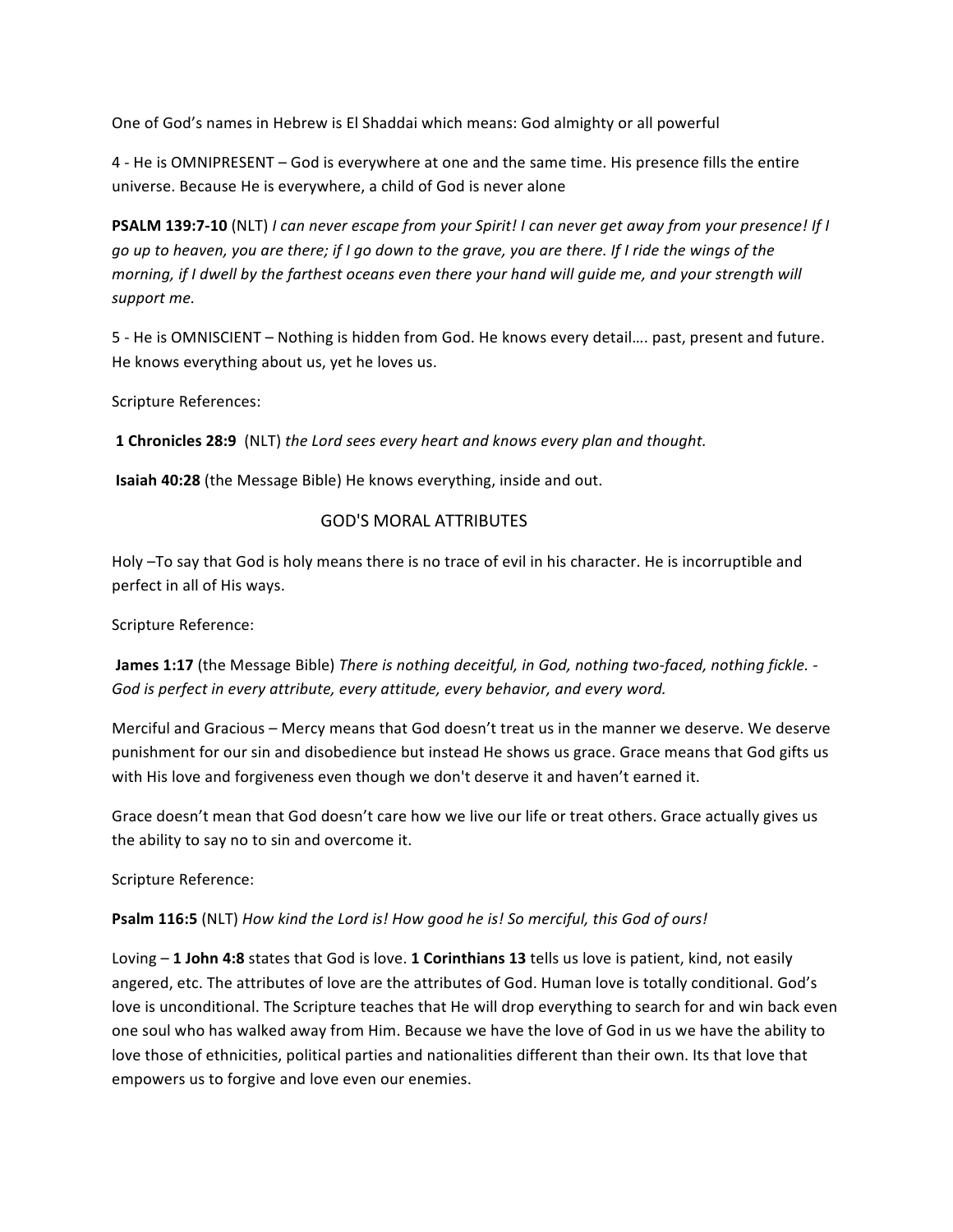Scripture Reference:

**Matthew 5:44-45** (The Message Bible) This is what God does. He gives his best—the sun to warm and *the rain to nourish—to everyone, regardless: the good and bad, the nice and nasty. If all you do is love the lovable, do you expect a bonus? Anybody can do that. If you simply say hello to those who greet you, do* you expect a medal? Any run-of-the-mill sinner does that.

Compassionate – God has compassion on the hurting, the broken, the grieving, the poor and the sick. He cares about your hurts and tears. In fact Jesus stood up and proclaimed the following as His mission:

**Luke 4:18-19 (NLT)** "The Spirit of the Lord is on me, because he has anointed me to proclaim good news to the poor. He has sent me to proclaim freedom for the prisoners and recovery of sight for the blind, to set the oppressed free, to proclaim the year of the Lord's favor."

As His people we carry His heart of compassion and are commissioned to make an impact in a broken and hurting world

Additional Scripture References:

**Psalm 86:15** *But you, O Lord, are a God of compassion and mercy, slow to get angry and filled with unfailing love and faithfulness*

**Psalm 34:18** The Lord is close to the brokenhearted and saves those who are crushed in spirit.

Just - God is perfect in love and mercy, but He is also a righteous judge who is perfectly fair and just in His judgments. Many times, in the Bible God is portrayed as a judge. The Bible says that He will one day judge the world. Many of us shy away from the thought of God as a judge because the examples of justice that we see on earth are flawed: some judges are corrupt and, even when their intentions are good, they can make mistakes. However, the fact that God is just assures us that when He acts as a judge, He will administer justice perfectly.

Fortunately, we also know that God is a God of mercy. In His mercy, He has provided a way for us to be reconciled with Him and to meet His standards. He has provided a substitute in Jesus who was willing to pay our penalty if we are willing to accept Him as Lord and savior. He did this through the death of His Son, Jesus Christ, who died to cover the penalty we would have to pay for our wrongdoing.

**Psalm 99:4** (NLT) Mighty King, lover of justice, you have established fairness. You have acted with justice *and righteousness throughout Israel.*

The Trinity - The Bible teaches there is one God comprised of 3 distinct persons who are God the Father, God the Son (Jesus) and God the Holy Spirit. They are distinct yet they are one because they exist in perfect love, perfect unity and perfect harmony. They are always in perfect agreement. We will look at each one further in a future lesson

 DISCUSSION QUESTIONS